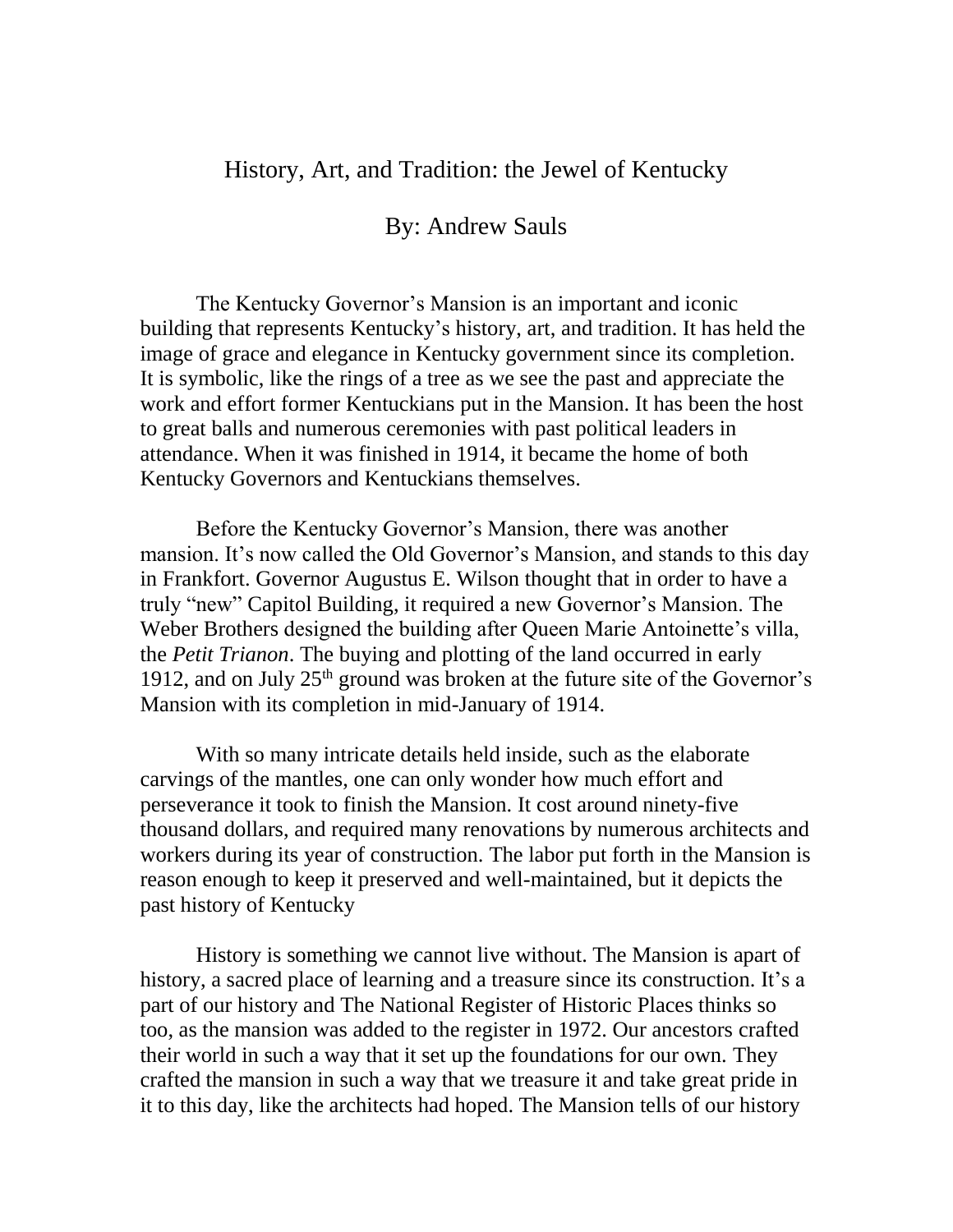and so, we must preserve it, for without history we have no past and we have no future.

Not only does the Mansion represent our history, it displays the artistic talent needed to produce beautiful structures like the Mansion. The architects of the Mansion designed it in the French architectural style of Beaux-Arts, the predominant style in major American architecture from the 1880s to 1920s. It was developed in France and surrounding countries over a period of two and a half centuries. Its characteristics include a flat roof, tall first floor, arched windows, and symmetry. All of these characteristics are evident in the Kentucky Mansion. Along with the genius of its architects, the style made the Mansion so much more elegant and royal than its predecessor. If not for the history, we must preserve the Mansion so future generations can treasure its beauty and marvel at the intricate details carved into its fine stone. When citizens and international dignitaries visit the Governor's Mansion, Kentuckians take immense pride in showing the Mansion's beauty.

Like art and history, tradition is steeped in the Governor's Mansion. At the inaugural dinner, baked ham, beaten biscuits, and white cake are served as a tradition, which is said to have started when a first lady left these foods for the family of the new governor. It was a message of welcome and care from one Governor's family to the next. Another famous tradition is the Kentucky Derby Gala, which is held at the Governor's Mansion on the eve the Kentucky Derby. Delicious food and thirst-quenching refreshments are served to those in attendance. However, a tradition not practiced currently is that of bringing the new Governor and their family a platter of foods soon after they move in. Citizens of Frankfort are said to have done this in the past at the Governor's Mansion. It was a sign of welcome that should be reinstated and carried on to this day.

The Kentucky Governor's Mansion has lasted a century, and deserves to last another. The caretakers of the Mansion and those who fund its renovations and up-keep are supporting the jewel of Kentucky. As a state, we the citizens realize the innate value of the Governor's Mansion. It faced hardships as a feeble idea, even before the first stone was laid, but the perseverance of Kentucky architects prevailed and the Mansion we see today stands strong. It holds the rich history of our great state, the magnificent beauty of it, and the sacred traditions of it. May it forever stand.